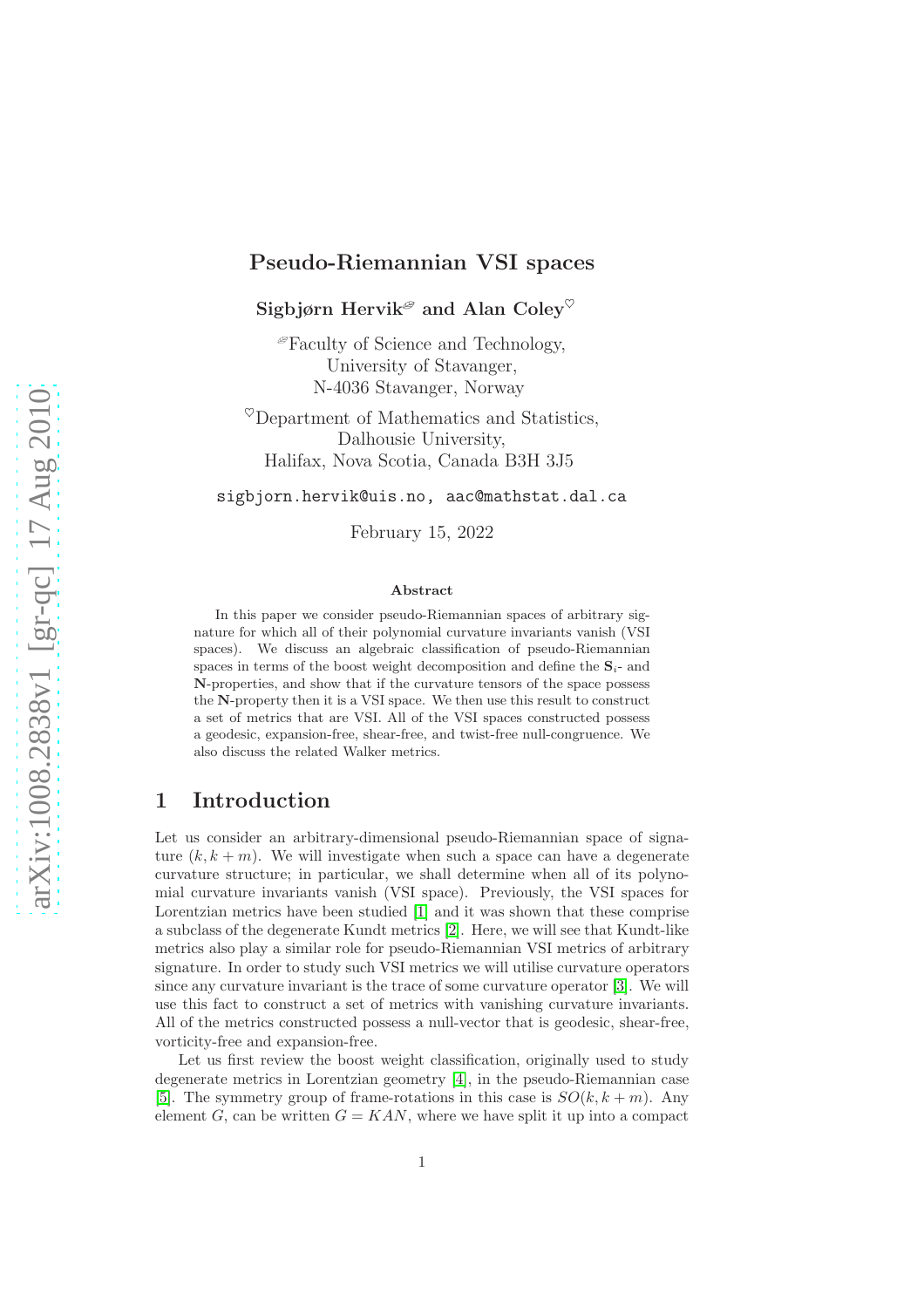spin piece,  $K$ , an Abelian boost piece,  $A$ , and a piece consisting of null-rotations, N. For  $SO(k, k+m)$ ,  $K \in SO(m)$ , and there are k-independent boosts (= the real rank of  $SO(k, k+m)$ .

Therefore, we first introduce a suitable null-frame such that the metric can be written:

$$
ds^{2} = 2\left(\boldsymbol{\ell}^{1}\boldsymbol{n}^{1} + \cdots + \boldsymbol{\ell}^{I}\boldsymbol{n}^{I} + \cdots + \boldsymbol{\ell}^{k}\boldsymbol{n}^{k}\right) + \delta_{ij}\boldsymbol{m}^{i}\boldsymbol{m}^{j},
$$
\n(1)

where the indices  $i = 1, \ldots, m$ . The spins will act on  $m^i$ , each boost will act on the pair of null-vectors, while the null-rotations will in general mix up null-vectors and spatial vectors. More precisely,

$$
\text{Spins:} \qquad \tilde{\boldsymbol{\ell}}^I = \boldsymbol{\ell}^I, \ \tilde{\boldsymbol{n}}^I = \boldsymbol{n}^I, \ \tilde{\boldsymbol{m}}^i = M^i_{\ j} \boldsymbol{m}^j, \ (M^i_{\ j}) \in SO(m), \tag{2}
$$

$$
\text{Boost:} \qquad \tilde{\ell}^I = e^{\lambda_I} \ell^I, \ \tilde{n}^I = e^{-\lambda_I} n^I, \ \tilde{m}^i = m^j,\tag{3}
$$

while the null-rotations can be split up at each level. Considering the subset of forms  $(\ell^I, n^I, \omega^{\mu_I})$ , where  $\omega^{\mu_I} = \{\ell^{I+1}, n^{I+1}, \cdots, \ell^k, n^k, m^i\}$ , then we can consider the *I*-th level null-rotations with respect to  $n<sup>I</sup>$ :

Null-Rot: 
$$
\tilde{\boldsymbol{\ell}}^I = \boldsymbol{\ell}^I - z_{\mu_I} \boldsymbol{\omega}^{\mu_I} - \frac{1}{2} z_{\mu_I} z^{\mu_I} \boldsymbol{n}^I, \ \tilde{\boldsymbol{n}}^I = \boldsymbol{n}^I, \ \tilde{\boldsymbol{\omega}}^{\mu_I} = \boldsymbol{\omega}^{\mu_I} + z^{\mu_I} \boldsymbol{n}^I, \ (4)
$$

and similarly for  $\ell^I$ . Note that there are  $2(2k + m - 2I)$  null-rotations at the Ith level, making  $2k(k + m - 1)$  in total.

#### 1.1 Boost weight decomposition

Let us consider the  $k$  independent boosts:

$$
(\ell^1, n^1) \mapsto (e^{\lambda_1} \ell^1, e^{-\lambda_1} n^1)
$$
  
\n
$$
(\ell^2, n^2) \mapsto (e^{\lambda_2} \ell^2, e^{-\lambda_2} n^2)
$$
  
\n
$$
\vdots
$$
  
\n
$$
(\ell^k, n^k) \mapsto (e^{\lambda_k} \ell^k, e^{-\lambda_k} n^k).
$$
  
\n(5)

,

For a tensor  $T$ , we can then consider the boost weight of the components of this tensor,  $\mathbf{b} \in \mathbb{Z}^k$ , as follows. If the component  $T_{\mu_1...\mu_n}$  transforms as:

$$
T_{\mu_1...\mu_n} \mapsto e^{-(b_1\lambda_1 + b_2\lambda_2 + ... + b_k\lambda_k)} T_{\mu_1...\mu_n}
$$

then we will say the component  $T_{\mu_1...\mu_n}$  is of boost weight  $\mathbf{b} \equiv (b_1, b_2, ..., b_k)$ . We can now decompose a tensor into boost weights; in particular,

$$
T=\sum_{{\mathbf b}\in{\mathbb Z}^k}(T)_{{\mathbf b}},
$$

where  $(T)$ <sub>b</sub> means the projection onto the components of boost weight **b**.

By considering tensor products, the boost weights obey the following additive rule:

$$
(T \otimes S)_{\mathbf{b}} = \sum_{\tilde{\mathbf{b}} + \hat{\mathbf{b}} = \mathbf{b}} (T)_{\tilde{\mathbf{b}}} \otimes (S)_{\hat{\mathbf{b}}}.
$$
 (6)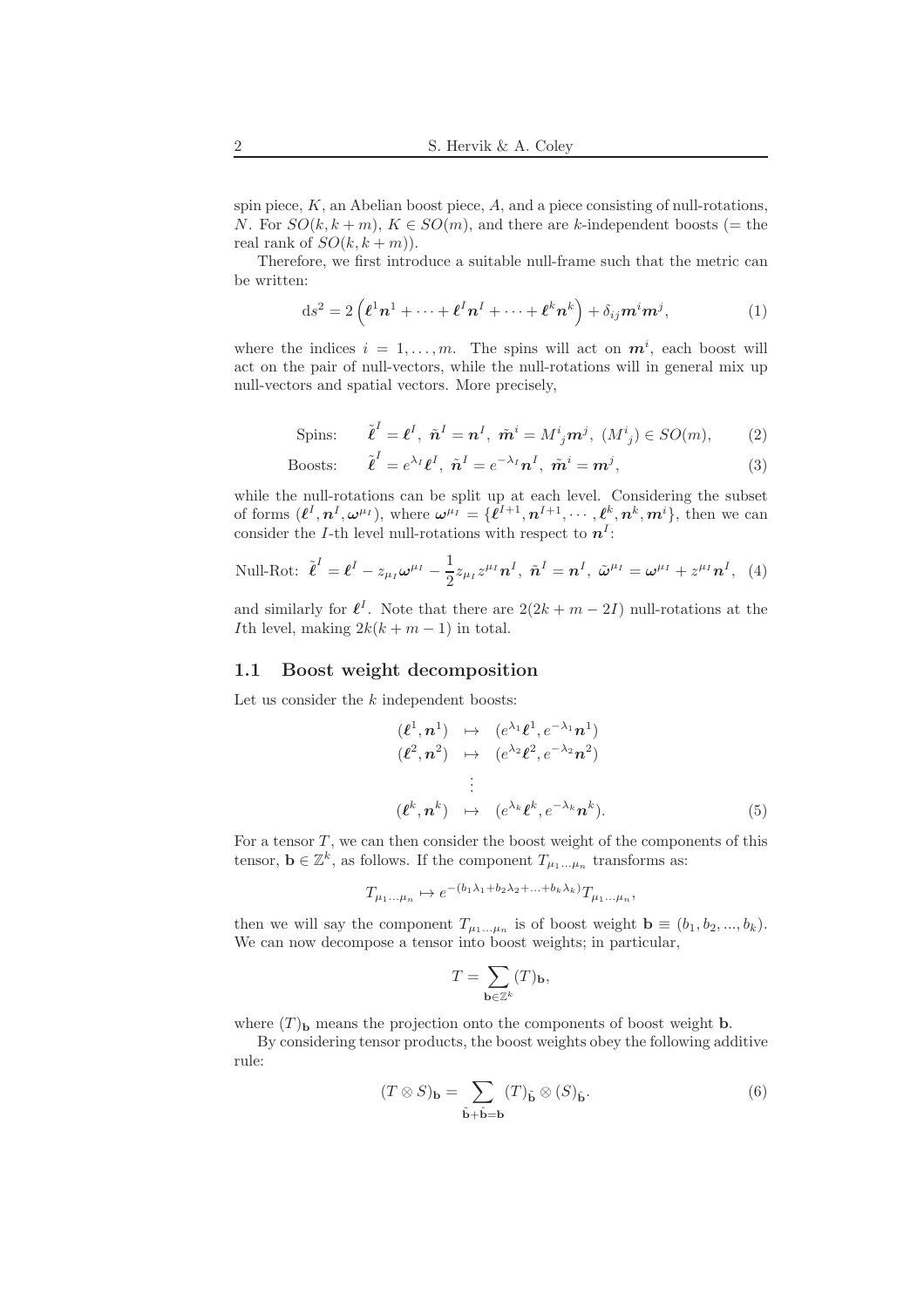#### 1.2 The  $S_i$ - and N-properties

Let us consider a tensor,  $T$ , and list a few conditions that the tensor components may fulfill:

<span id="page-2-0"></span>Definition 1.1. We define the following conditions:

B1)  $(T)$ <sub>b</sub> = 0, for b =  $(b_1, b_2, b_3, ..., b_k)$ ,  $b_1 > 0$ .

- B2)  $(T)$ <sub>b</sub> = 0, for **b** =  $(0, b_2, b_3, ..., b_k), b_2 > 0$ .
- B3)  $(T)$ <sub>b</sub> = 0, for **b** =  $(0, 0, b_3, ..., b_k)$ ,  $b_3 > 0$ .
- Bk)  $(T)_{\mathbf{b}} = 0$ , for  $\mathbf{b} = (0, 0, ..., 0, b_k), b_k > 0$ .

. . .

**Definition 1.2.** We will say that a tensor T possesses the  $S_1$ -property if and only if there exists a null frame such that condition B1) above is satisfied. Furthermore, we say that T possesses the  $S_i$ -property if and only if there exists a null frame such that conditions B1)-Bi) above are satisfied.

**Definition 1.3.** We will say that a tensor  $T$  possesses the N-property if and only if there exists a null frame such that conditions  $B1$ )- $Bk$ ) in definition [1.1](#page-2-0) are satisfied, and

$$
(T)b = 0
$$
, for **b** =  $(0, 0, ..., 0, 0)$ .

Proposition 1.4. For tensor products we have:

- 1. Let T and S possess the  $S_i$  and  $S_j$ -property, respectively. Assuming, with no loss of generality, that  $i \leq j$ , then  $T \otimes S$  possesses the  $S_i$ -property.
- 2. Let T and S possess the  $S_i$  and N-property, respectively. Then  $T \otimes S$ possesses the  $S_i$ -property. If  $i = k$ , then  $T \otimes S$  possesses the N-property.
- 3. Let T and S both possess the N-property. Then  $T \otimes S$ , and any contraction thereof, possesses the N-property.

It is also useful to define a set of related conditions. Consider a tensor,  $T$ , that does not necessarily meet any of the conditions above. However, since the boost weights  $\mathbf{b} \in \mathbb{Z}^k \subset \mathbb{R}^k$ , we can consider a linear  $GL(k)$  transformation,  $G: \mathbb{Z}^k \to \Gamma$ , where  $\Gamma$  is a lattice in  $\mathbb{R}^k$ . Now, if there exists a G such that the transformed boost weights, Gb, satisfy (some) of the conditions in Def[.1.1,](#page-2-0) we will say, correspondingly, that T possesses the  $S_i^G$ -property. Similarly, for the  $N^G$ -property.

If we have two tensors  $T$  and  $S$  both possessing the  $\mathbf{S}_i^G$ -property, with the same  $G$ , then when we take the tensor product:

$$
(T\otimes S)_{G\mathbf{b}}=\sum_{G\hat{\mathbf{b}}+G\check{\mathbf{b}}=G\mathbf{b}}(T)_{G\hat{\mathbf{b}}}\otimes (S)_{G\tilde{\mathbf{b}}}.
$$

Therefore, the tensor product will also possess the  $S_i^G$ -property, with the same G. This will be useful later when considering degenerate tensors and metrics with degenerate curvature tensors. Note also that the  $S_i^G$ -property reduces to the  $S_i$ -property for  $G = I$  (the identity).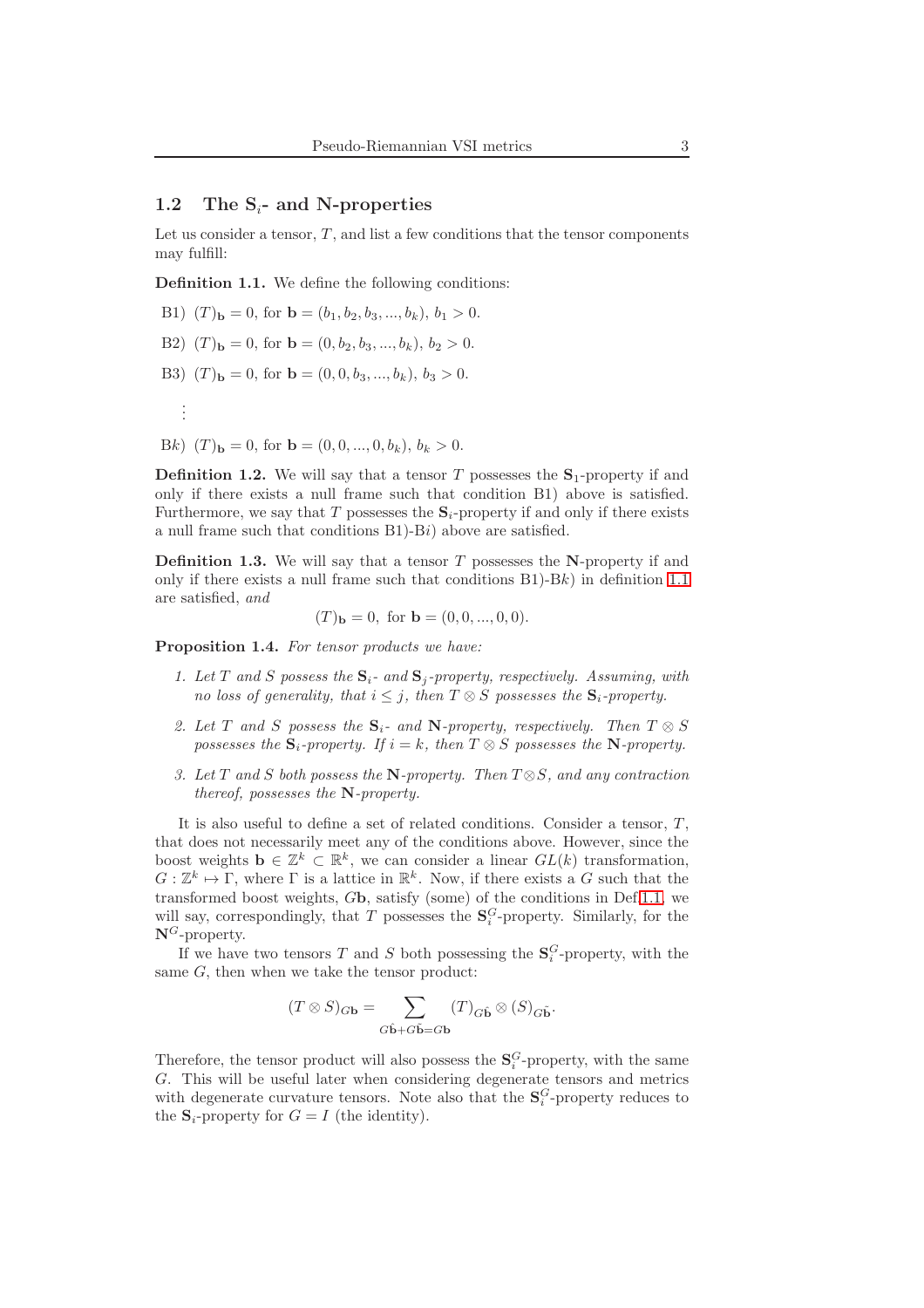Remark 1.5. A tensor, T, satisfying the  $S_i^G$ -property or  $N^G$ -property is not generically determined by its invariants in the sense that there may be another tensor,  $T'$ , with precisely the same invariants. The  $S_i$ -property thus implies a certain degeneracy in the tensor.

#### 1.3 The VSI properties

We can now state two results that will be useful for us.

**Theorem 1.6.** A pseudo-Riemannian space is VSI if and only if all the curvature operators are nilpotent.

Proof. The proof of this follows almost directly from paper [\[3\]](#page-13-1). In particular, consider a curvature operator T. Then:

All invariants 
$$
\text{Tr}(\mathsf{T}^k)
$$
 are zero.  
\n $\updownarrow$   
\nAll eigenvalues of T are zero.  
\n $\updownarrow$   
\nT is nilpotent.

Since any polynomial curvature invariant is the trace of some curvature operator, the theorem follows.  $\Box$ 

So if a curvature operator is nilpotent then we know that all its invariants are zero. The next result gives us a necessary criterion for when an operator is nilpotent.

**Theorem 1.7.** If a even-ranked tensor T possesses the  $N^G$ -property, then the operator T (obtained by raising/lowering indices) is nilpotent.

Proof. This result follows from an equivalent proof to that in [\[3\]](#page-13-1), which we will include here for completeness. We note that since T possesses the  $N^G$ -property, so do  $T \otimes T$ ,  $T \otimes T \otimes T$ , etc. Moreover, since the metric **g** is of boost weight zero, the operators  $\mathsf{T}^k$  also possess the  $\mathbb{N}^G$ -property. The coefficients of the eigenvalue equation of  $\mathsf T$  consist of traces of  $\mathsf T^k$  which necessarily has zero boost weight, thus we get  $\text{Tr}(\mathsf{T}^k) = 0$  and all eigenvalues are consequently zero. This implies that T is nilpotent. П

## 2 Invariant null planes: Walker metrics

A set of vectors  $\ell^I$ ,  $I = 1, ..., k'$ , is said to span a k'-dimensional invariant plane if the k'-vector,  $\ell^1 \wedge ... \wedge \ell^{k'}$ , is *recurrent*. Using the dual one-forms, with components  $\ell^I_\mu$ , the recurrent requirement is equivalent to:

$$
\Bigl(\ell^1_{[\mu_1}\ell^2_{\mu_2}...\ell^{k'}_{\mu_{k'}]}\Bigr)_{;\nu}=\ell^1_{[\mu_1}\ell^2_{\mu_2}...\ell^{k'}_{\mu_{k'}]}k_\nu,
$$

where  $k_{\nu}$  is an arbitrary vector. We can interpret this as requiring that the volume form of the invariant plane is recurrent.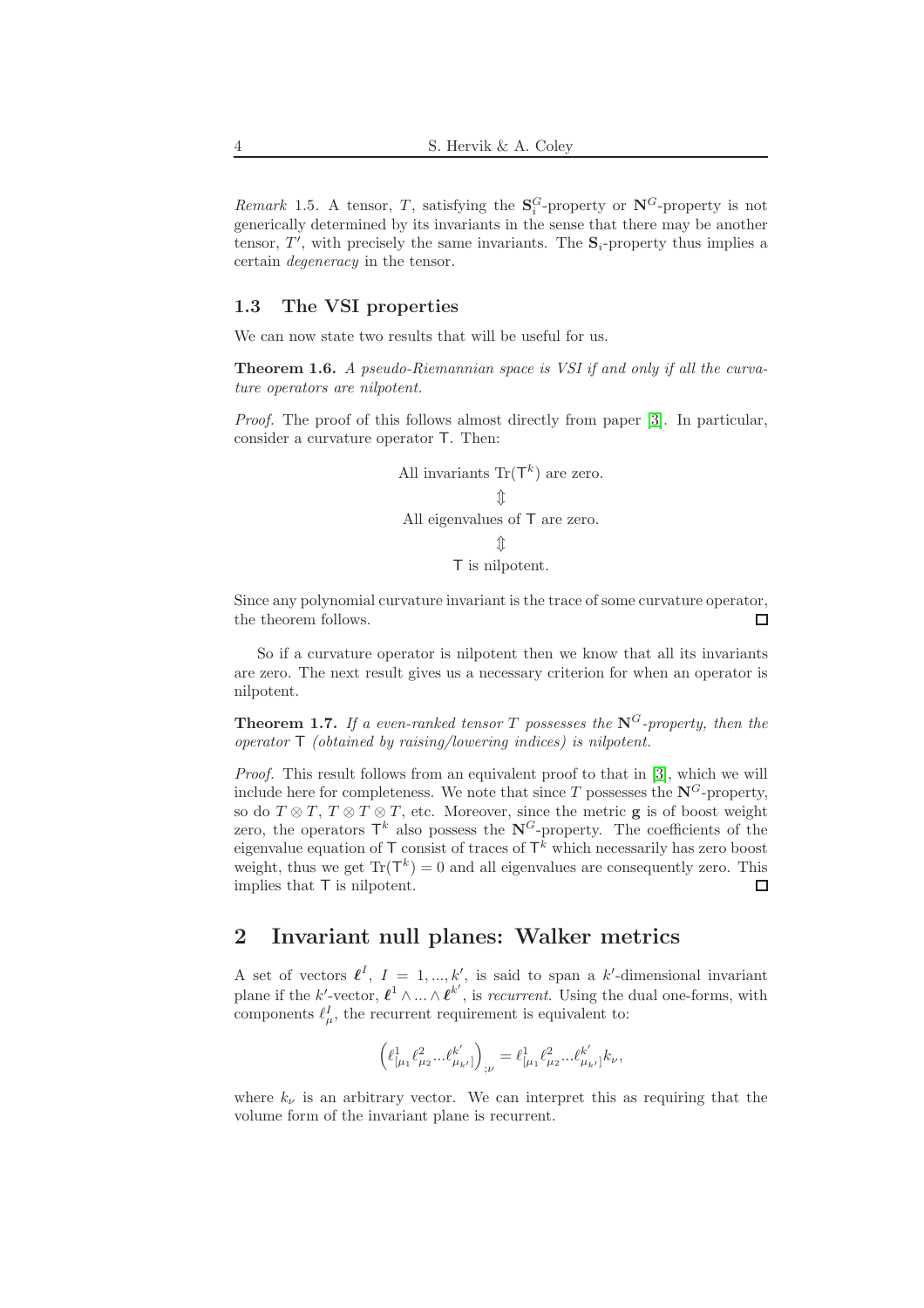If, in addition, the vectors  $\ell^I$ ,  $I = 1, ..., k'$ , are all null and mutually orthogonal, then the invariant plane is null. Henceforth, we assume that the vectors span a  $k'$ -dimensional invariant null plane,  $\mathcal N$ . Consider the orthogonal complement,  $\mathcal{N}_\perp$ . Then, since the volume form of  $\mathcal{N}_\perp$  is the Hodge dual of the volume form of N, the complement  $\mathcal{N}_\perp$  is also invariant. Note that since N is null, we have  $\mathcal{N} \subset \mathcal{N}_1$ .

If the pseudo-Riemannian space is a Walker metric, which is defined as a space admitting a  $k'$ -dimensional invariant null plane  $N$ , then it can be shown that the set of null vectors  $\ell_I \subset \mathcal{N}$  are such that

$$
[\boldsymbol{\ell}_I,\boldsymbol{\ell}_J]\subset \mathcal{N}.
$$

By Frobenius' theorem, these vectors then span a submanifold for which there exists an adapted set of coordinates,  $(v^1, ..., v^{k'})$  spanning the null-plane, and a complimentary set,  $(u^1, ..., u^{k'}, x^i)$ . Furthermore, we can choose the set of null-vectors  $\ell_I$  so that  $\ell_I = \frac{\partial}{\partial v^I}$ , and their dual one-forms are  $\ell^I = du^I$ .

Let us choose one of these null-forms, say  $\ell^1 = \ell_1 du^1 = du^1$ , and form the null frame  $\{\ell^1, n^1, \omega^i\}$ . Since this is a null-frame, the corresponding connection (spin) coefficients fulfill the fundamental antisymmetry:

$$
\Gamma_{\mu\nu\alpha} = -\Gamma_{\nu\mu\alpha},\tag{7}
$$

where  $\Gamma_{\mu\nu\alpha} \equiv g_{\mu\rho} \Gamma^{\rho}_{\nu\alpha}$ . Furthermore, using the Frobenius theorem for both  $\mathcal N$ and  $\mathcal{N}_\perp$  we get:

$$
d\boldsymbol{\ell}^{1} = 0, \quad d\boldsymbol{\omega}^{i} = -\frac{1}{2}c_{jk}^{i}\boldsymbol{\omega}^{j} \wedge \boldsymbol{\omega}^{k} - c_{1j}^{i}\boldsymbol{\ell}^{1} \wedge \boldsymbol{\omega}^{j}.
$$
 (8)

Using the relation,  $d\omega^{\alpha} = -\Gamma^{\alpha}_{[\mu\nu]} \omega^{\mu} \wedge \omega^{\nu}$ , then implies the vanishing of certain connection coefficients. For example, consider:

$$
\ell^{\mu}\nabla_{\mu}\ell_{\nu} = -\Gamma_{0\nu 0} = -\Gamma_{00\nu} = 0.
$$
\n(9)

Hence,  $\ell_{\mu}$  is geodesic. Furthermore, since  $d\ell^{1} = 0$ ,  $\ell_{\mu}$  is vorticity-free. This implies we can write the covariant derivative as:

$$
\ell_{\mu;\nu} = L_{11}\ell_{\mu}\ell_{\nu} + L_{1i}\ell_{(\mu}\omega^{i}_{\nu)} + L_{ij}\omega^{i}_{\mu}\omega^{j}_{\nu},\tag{10}
$$

where the  $\omega^i_{\mu}$  are the components of  $\omega^i$ . Defining the extrinsic curvature and the vorticity:

$$
K^{ij} = L^{(ij)} = \ell_{(\mu;\nu)} \omega^{i\mu} \omega^{j\nu}, \quad A^{ij} = L^{[ij]} = \ell_{[\mu;\nu]} \omega^{i\mu} \omega^{j\nu},
$$

we note that  $A_{ij} = 0$  (vorticity-free). Calculating  $K_{ij}$ :

$$
K_{ij} = -\Gamma_{0ij} - \Gamma_{0ji} = \Gamma_{i0j} + \Gamma_{j0i} = \Gamma_{ij0} + \Gamma_{ji0} = 0.
$$

Therefore,  $K_{ij} = 0$  and  $\ell^1$  is expansion-free and shear-free. Consequently, we have:

$$
\ell_{\mu;\nu} = L_{11}\ell_{\mu}\ell_{\nu} + L_{1i}\ell_{(\mu}\omega^{i}_{\nu)}.
$$
\n(11)

The Walker metrics thus allows for a null-vector  $\ell^1$  which is geodesic, expansionfree, shear-free and vorticity-free. In fact, we note that the above metric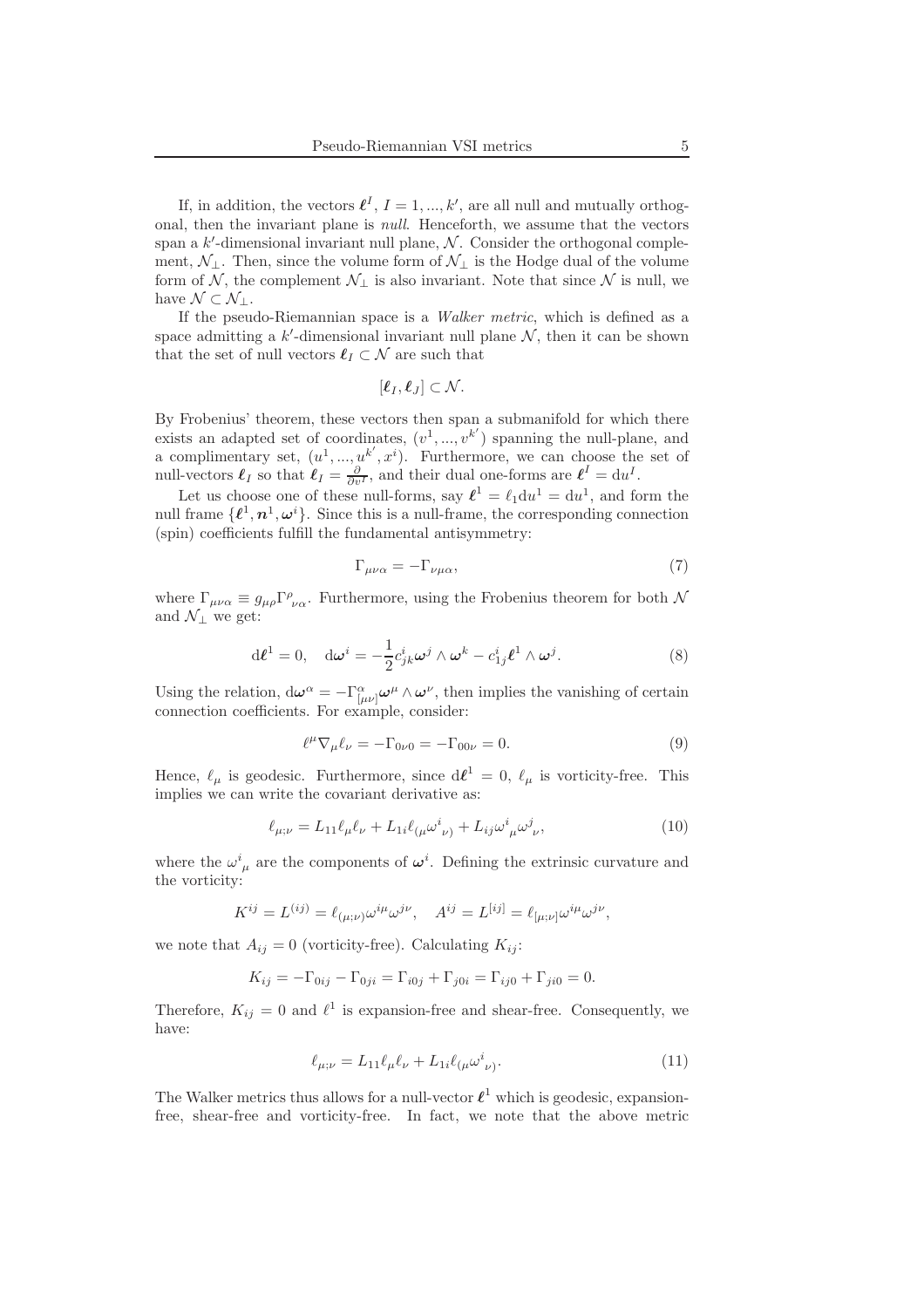possesses  $k'$  null-vectors  $\ell^I$  which are geodesic, vorticity-free, shear-free and expansion-free. This is reminicient of the Kundt form of the metric in Lorentzian geometry. Indeed, this leads us to define pseudo-Riemannian Kundt metrics in analogy to the Lorentzian case. Indeed, these pseudo-Riemannian Kundt metrics will have the Walker metrics as a special case (however, not all pseudo-Riemannian Kundt metrics will be Walker metrics).

Furthermore, Walker  $[6]$  showed that the requirement of an invariant  $k'$ dimensional null plane implies that the (Walker) metric can be written in the canonical form:

$$
ds2 = duI(2\delta_{IJ}dvJ + B_{IJ}duJ + H_{Ii}dxi) + A_{ij}dxidxj,
$$
\n(12)

where  $B_{IJ}$  is a symmetric matrix which may depend on all of the coordinates, while  $H_{Ii}$  and  $A_{ij}$  does not depend on the coordinates  $v^{I}$ . Note that if the signature is  $(k, k + n)$ , then  $k' \leq k$ . If  $k' = 1$ , then there exists an invariant null-line, while if  $k' = k$ , then the invariant null-plane is of maximal dimension.

# 3 Pseudo-Riemannian Kundt metrics

In the Lorentzian case  $(k = 1)$  the Kundt metrics play an important role for degenerate metrics, and VSI metrics in particular [\[1\]](#page-12-0). Here we will argue that their pseudo-Riemannian analogues also play an important role for pseudo-Riemannian spaces of arbitary signature.

Let us define the pseudo-Riemannian Kundt metrics in a similar fashion, namely:

Definition 3.1. A pseudo-Riemannian Kundt metric is a metric which possesses a non-zero null vector  $\ell$  which is geodesic, expansion-free, twist-free and shear-free.

We will consequently consider metrics of the form

<span id="page-5-0"></span>
$$
ds^{2} = 2du \left[ dv + H(v, u, x^{C})du + W_{A}(v, u, x^{C})dx^{A} \right] + g_{AB}(u, x^{C})dx^{A}dx^{B}
$$
 (13)

The metric [\(13\)](#page-5-0) possesses a null vector field  $\ell$  obeying<sup>[1](#page-5-1)</sup>

$$
\ell_{\mu;\nu}=L_{11}\ell_\mu\ell_\nu+L_{1i}\ell_{(\mu}\omega^i_{\ \nu)},
$$

and consequently,

$$
\ell^{\mu}\ell_{\nu;\mu} = \ell^{\mu}_{;\mu} = \ell^{\nu;\mu}\ell_{(\nu;\mu)} = \ell^{\mu;\nu}\ell_{[\mu;\nu]} = 0; \tag{14}
$$

i.e., it is geodesic, non-expanding, shear-free and non-twisting. If this is a pseudo-Riemannian space of signature  $(k, k + m)$ , then the transversal metric

$$
ds_1^2 = g_{AB}(u, x^C) dx^A dx^B,
$$

will be of signature  $(k-1, k-1+m)$ .

<span id="page-5-1"></span><sup>&</sup>lt;sup>1</sup>If, in addition  $L_{1i} = 0$ , the vector  $\ell_{\mu}$  is also recurrent, and if  $L_{1i} = L_{11} = 0$ , then  $\ell_{\mu}$  is covariantly constant.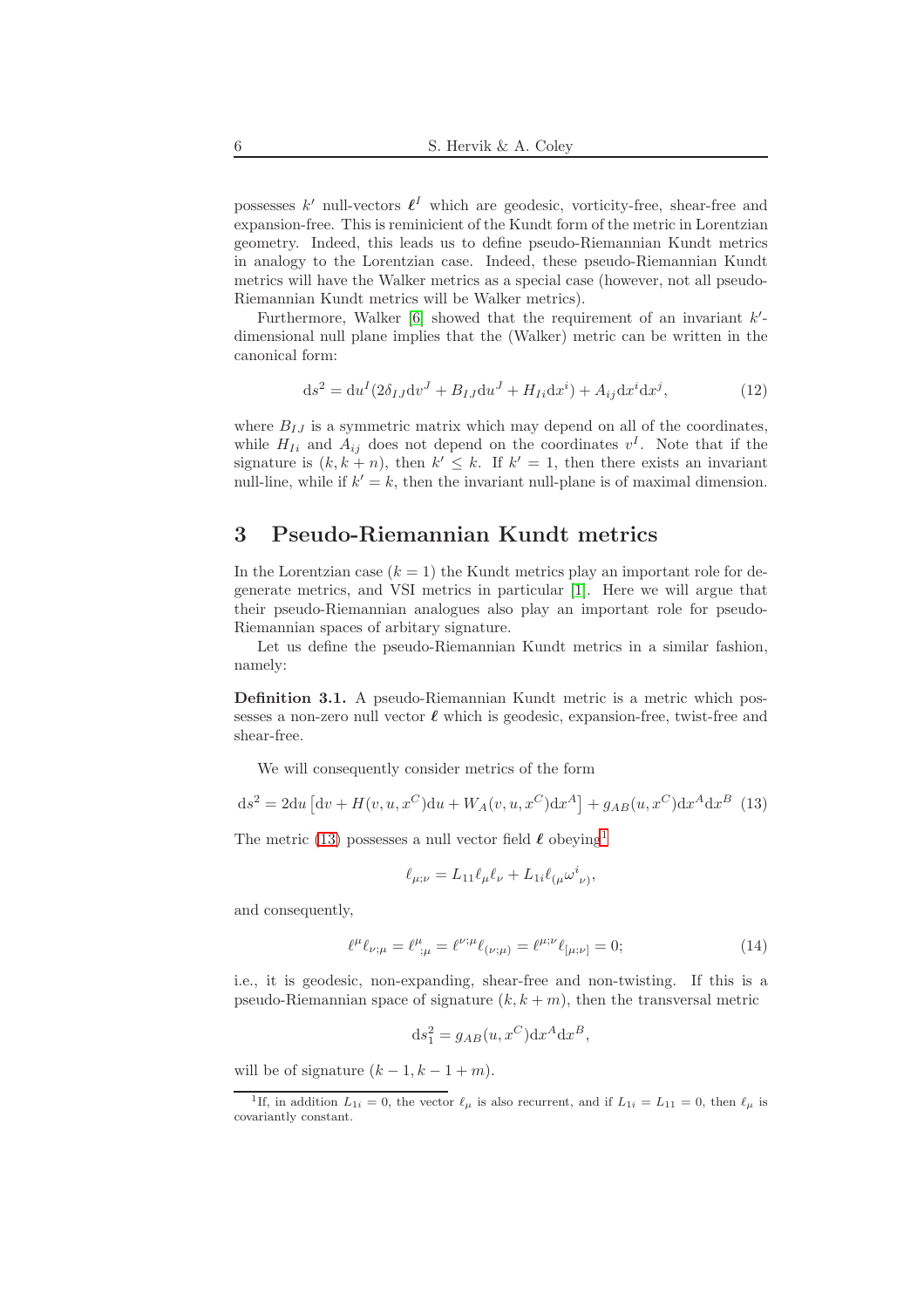By using a normalised frame we can calculate the boost weight  $\mathbf{b} = (1, b_2, ..., b_k)$ and  $(0, b_2, ..., b_k)$  components of the Riemann tensor:

$$
R_{\hat{0}\hat{1}\hat{0}\hat{A}} = -\frac{1}{2}W_{\hat{A},vv},\tag{15}
$$

$$
R_{\hat{0}\hat{1}\hat{0}\hat{1}} = -H_{,vv} + \frac{1}{4} \left( W_{\hat{A},v} \right) \left( W^{\hat{A},v} \right), \tag{16}
$$

$$
R_{\hat{0}\hat{1}\hat{A}\hat{B}} = W_{[\hat{A}}W_{\hat{B}],vv} + W_{[\hat{A};\hat{B}],v},\tag{17}
$$

$$
R_{\hat{0}\hat{A}\hat{1}\hat{B}} = \frac{1}{2} \left[ -W_{\hat{B}} W_{\hat{A},vv} + W_{\hat{A};\hat{B},v} - \frac{1}{2} \left( W_{\hat{A},v} \right) \left( W_{\hat{B},v} \right) \right],
$$
 (18)

$$
R_{\hat{A}\hat{B}\hat{C}\hat{D}} = \tilde{R}_{\hat{A}\hat{B}\hat{C}\hat{D}}.
$$
\n(19)

Note that the Riemann tensor satisfies the  ${\bf S}_1$ -property if  $R_{\hat 0\hat 1\hat 0\hat A}=-\frac{1}{2}W_{\hat A, vv}=0$ 0. Now, whether the Riemann tensor satisfies any of the other requirements depends on the components of boost weight  $\mathbf{b} = (0, b_2, ..., b_k)$ :

$$
H_{,vv} - \frac{1}{4} \left( W_{\hat{A},v} \right) \left( W^{\hat{A},v} \right) = \sigma, \tag{20}
$$

$$
W_{[\hat{A};\hat{B}],v} = \mathsf{a}_{\hat{A}\hat{B}},\tag{21}
$$

$$
W_{(\hat{A};\hat{B}),v} - \frac{1}{2} \left( W_{\hat{A},v} \right) \left( W_{\hat{B},v} \right) = \mathsf{s}_{\hat{A}\hat{B}},\tag{22}
$$

and the components  $\tilde{R}_{\hat{A}\hat{B}\hat{C}\hat{D}}$ .

### 3.1 The N-property and VSI spaces

We can now consider the conditions which are required for these pseudo-Riemannian Kundt metrics to be VSI metrics.

To get a set of necessary conditions we consider the Riemann tensor,  $R$  as an operator  $R: \wedge^2 T_p M \mapsto \wedge^2 T_p M$ , as follows:  $R = (R^{\alpha\beta}_{\mu\nu})$ . We note that for the pseudo-Riemannian Kundt metrics, if  $R_{\hat{0}\hat{1}\hat{0}\hat{A}} = -\frac{1}{2}W_{\hat{A},vv} = 0$ , the question of when  $R$  possesses the N-property is related to the values of the components  $\sigma$ ,  $a_{\hat{A}\hat{B}}$ ,  $s_{\hat{A}\hat{B}}$  and  $\tilde{R}_{\hat{A}\hat{B}\hat{C}\hat{D}}$ .

Therefore, a sufficient criterion for the Riemann curvature operator to have only zero polynomial invariants is that  $\sigma = 0$  and the matrices

$$
\left[{\sf a}^{\hat A}{}_{\hat B}\right],\quad \left[{\sf s}^{\hat A}{}_{\hat B}\right],\quad \left[\widetilde{R}^{\hat A\hat B}{}_{\hat C\hat D}\right],
$$

have only zero-eigenvalues; hence, they are *nilpotent*.

## 3.2 Nested Kundt metrics

Consider now the case where the transverse metric  $ds_1 = g_{AB}(u, x^C) dx^A dx^B$ of signature  $(k - 1, k - 1 + m)$  is also pseudo-Riemannian Kundt. This means that it can also be written in Kundt form (where  $u$  is considered as a parameter). The transverse space will now also be independent of one of the nullcoordinates. Again a special case would be when this transverse space is also pseudo-Riemannian Kundt.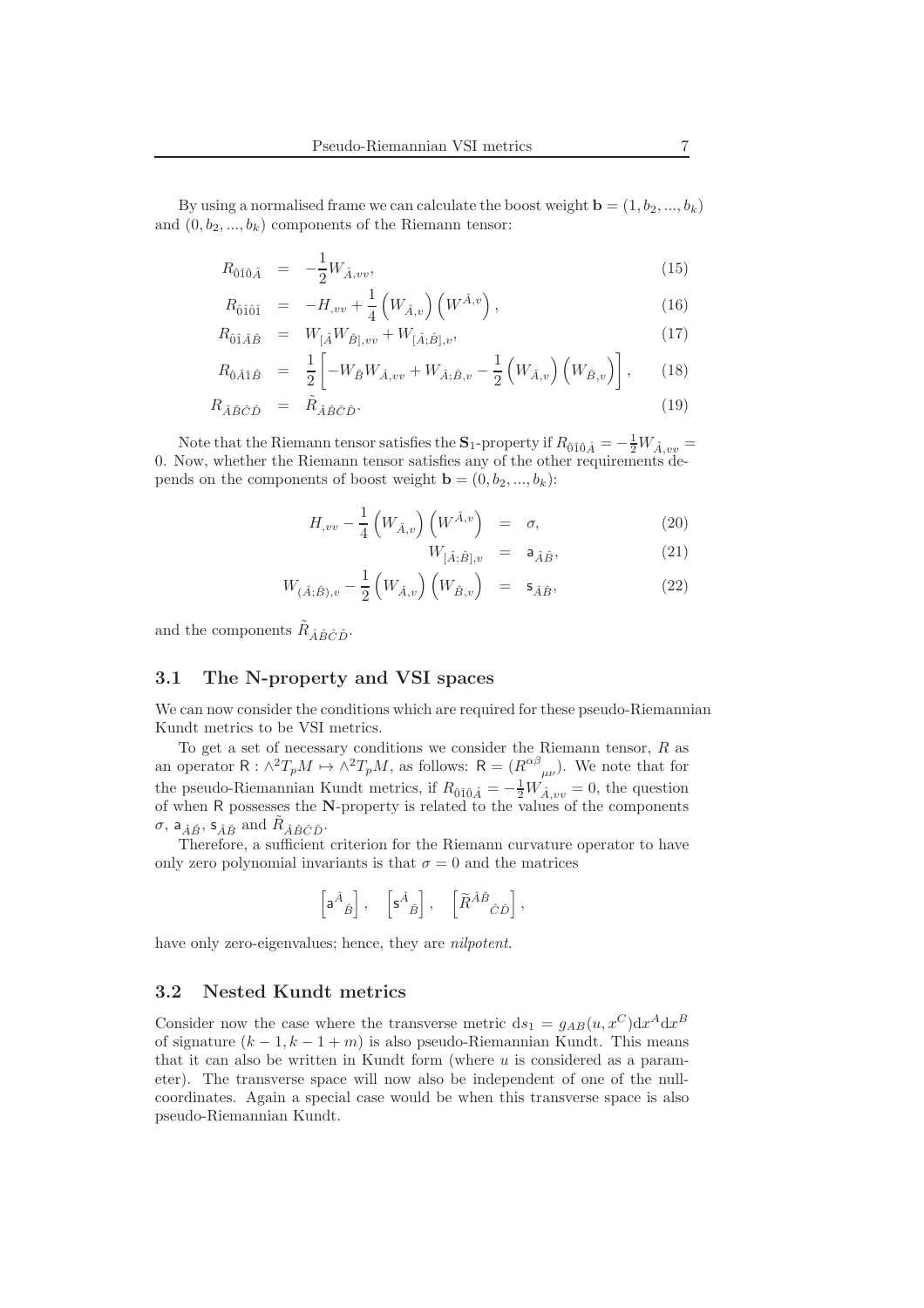Therefore, let  $(v^{a_I}, u^{b_I})$ ,  $a_I, b_I = 1, ..., I$  be null-coordinates, and  $x^{\mu_I}$ ,  $\mu_I =$  $2I, \ldots, k+m$  be "transversal" coordinates. We can then consider the *I*-th nested Kundt metric:

$$
ds_I^2 = 2du^I \left[ dv^I + H^I(v^I, u^a, x^{\rho_I}) du^I + W^I_{\mu_I}(v^I, u^a, x^{\rho_I}) dx^{\mu_I} \right] + g^I_{\mu_I \nu_I}(u^a, x^{\rho_I}) dx^{\mu_I} dx^{\nu_I},
$$
 (23)

for which the boost weight component  $\mathbf{b} = (0,..0,1,b_I,...,b_k)$  is  $-\frac{1}{2}W_{\hat{\mu}_I,v^Iv^I}^I$ . Similarly, the boost weight  $\mathbf{b} = (0, ..., 0, b_I, ..., b_k)$  components can be written in terms of:

$$
H_{,v^I v^I}^I - \frac{1}{4} \left( W_{\hat{\mu}_I, v^I}^I \right) \left( W^I \stackrel{\hat{\mu}_I, v^I}{\longrightarrow} \right) = \sigma^I,
$$
\n(24)

$$
W^I_{[\hat{\mu}_I;\hat{\nu}_I],v^I} = \mathsf{a}^I_{\hat{\mu}_I\hat{\nu}_I},\tag{25}
$$

$$
W^{I}_{(\hat{\mu}_{I};\hat{\mu}_{I}),v^{I}} - \frac{1}{2} \left( W^{I}_{\hat{\mu}_{I},v^{I}} \right) \left( W^{I}_{\hat{\nu}_{I},v^{I}} \right) = \mathsf{s}^{I}_{\hat{\mu}_{I}\hat{\nu}_{I}}, \tag{26}
$$

and the components  $\tilde{R}^I_{\hat{\mu}_I \hat{\nu}_I \hat{\rho}_I \hat{\lambda}_I}$ .

# 4 Pseudo-Riemannian Kundt VSI metrics

We can now construct VSI metrics from the nested Kundt metrics by requiring that they fulfill the N-property, and then iteratively solving the above equations for the components. We can assume the metric is an I-th order nested Kundt metric and solve for the metric components  $H^I$  and  $W_i^I$ .

We will start out by considering the lower-dimensional cases. In 4 dimensions (4D), the only case not considered in detail is the Neutral (2, 2)-signature case. In 5 dimensions, the only case not consider previously in the literature is the (2, 3)-signature case. These two cases will be considered next. We will also give a class of VSI metrics of  $(k, k + m)$ -signature.

## 4.1 4D Neutral case

Let us consider the 4D neutral case. Here we can write

$$
ds^2 = 2\left(\boldsymbol{\ell}^1 \boldsymbol{n}^1 + \boldsymbol{\ell}^2 \boldsymbol{n}^2\right). \tag{27}
$$

We will consider the pseudo-Riemannian Kundt case and at the 1st level the transverse space is 2-dimensional. Conseqently, there is only one independent component of the Riemann tensor, namely  $R_{3434}$ . This is of boost weight **b** =  $(0, 0)$  and so, requiring the N-property, this must be flat space. Therefore, we can write:

$$
2\ell^2 n^2 = 2du^2 dv^2 = -dT^2 + dX^2.
$$

Based on the previous discussion, we can find two classes of pseudo-Riemannian Kundt VSI metrics. They can be written:

$$
ds^{2} = 2du^{1} (dv^{1} + H du^{1} + W_{\mu_{1}} dx^{\mu_{1}}) + 2du^{2} dv^{2},
$$
\n(28)

where: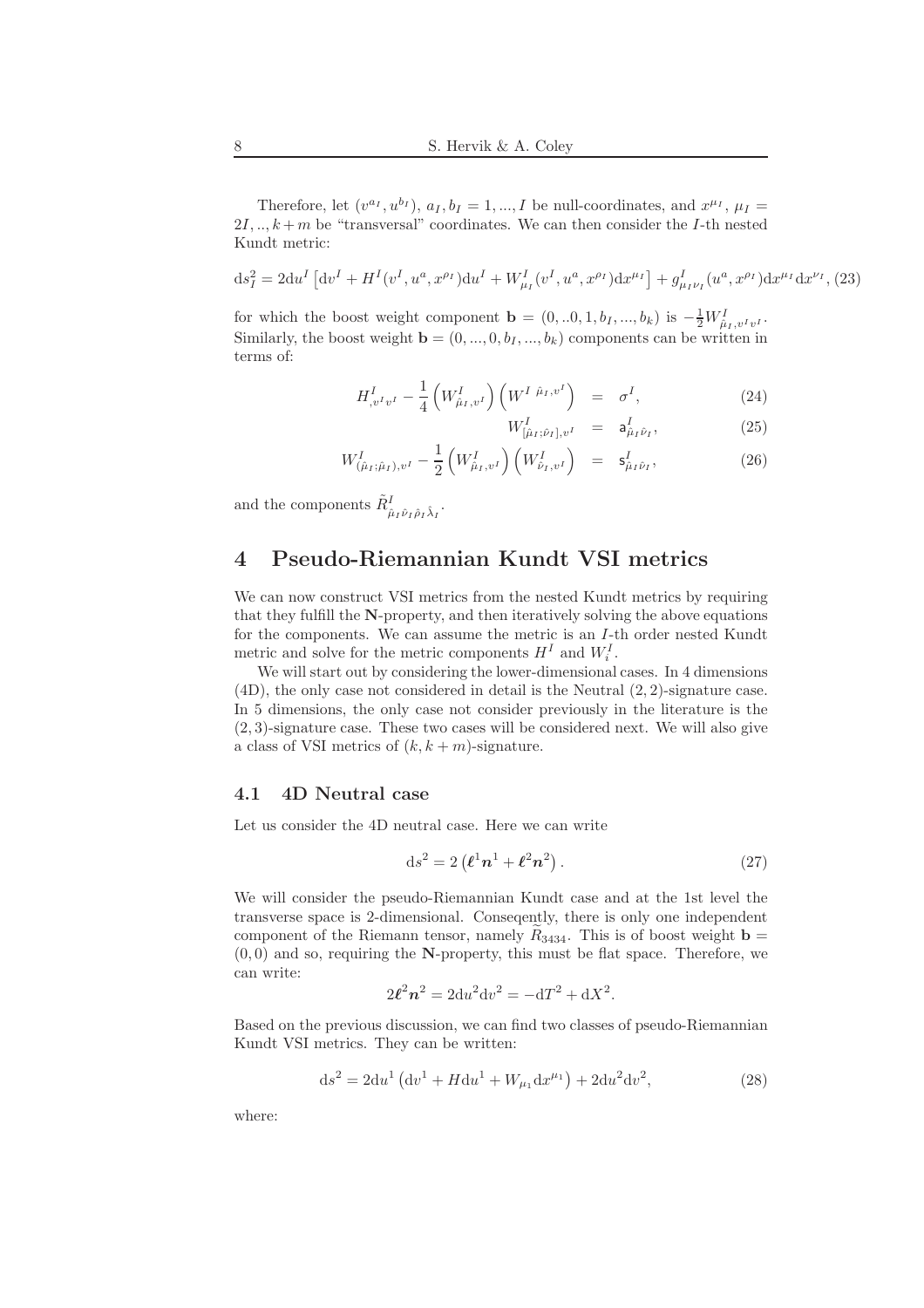Null case:

$$
W_{\mu_1} dx^{\mu_1} = v^1 W_{u^2}^{(1)} (u^1, u^2) du^2 + W_{u^2}^{(0)} (u^1, u^2, v^2) du^2 + W_{v^2}^{(0)} (u^1, u^2, v^2) dv^2,
$$
  
\n
$$
H = v^1 H^{(1)} (u^1, u^2, v^2) + H^{(0)} (u^1, u^2, v^2),
$$
\n(29)

Spacelike/timelike case:

$$
W_{\mu_1} dx^{\mu_1} = v^1 W^{(1)} dx + W_T^{(0)} (u^1, T, X) dT + W_X^{(0)} (u^1, T, X) dX,
$$
  
\n
$$
H = \frac{(v^1)^2}{8} (W^{(1)})^2 + v^1 H^{(1)} (u^1, T, X) + H^{(0)} (u^1, T, X),
$$
 (30)

and

$$
W^{(1)} = -\frac{2\epsilon}{X}, \text{ where } \epsilon = 0, 1. \tag{31}
$$

We note that these possess an invariant null-line if  $W^{(1)} = 0$ , and a 2dimensional invariant null-plane if  $W_{n^2}^{(0)}$  $v^{(0)}_{v^2} = 0$  $v^{(0)}_{v^2} = 0$  $v^{(0)}_{v^2} = 0$  for the null case<sup>2</sup>.

#### 4.2 The (2, 3)-signature case

Considering the  $5D(2+3)$ -signature case, we can write

$$
ds^{2} = 2\left(\ell^{1}n^{1} + \ell^{2}n^{2}\right) + (m^{1})^{2}.
$$
 (32)

Again considering the pseudo-Riemannian Kundt case, we see that the 1st level pseudo-Riemannian Kundt has 3-dimensional transverse space. At the 2nd level, the transverse space is 1-dimensional. We can thus choose  $\omega^1 = (dx)^2$ . At the 2nd level, we therefore get the standard Lorentzian Kundt VSI spaces:

$$
ds_1^2 = 2dv^2 \left( dv^2 + H^2 du^2 + W^2 dx \right) + (dx)^2
$$
\n(33)

where

<span id="page-8-1"></span>
$$
H^{2} = \frac{(v^{2})^{2}}{8} \left(W^{2,(1)}\right)^{2} + v^{2} H^{2,(1)}(u^{1}, u^{2}, x) + H^{2,(0)}(u^{1}, u^{2}, x), (34)
$$
  
\n
$$
W_{\mu_{2}}^{2} dx^{\mu_{2}} = v^{2} W^{2,(1)} dx + W^{2,(0)}(u^{1}, u^{2}, x) dx,
$$
\n(35)

where

$$
W^{2,(1)} = -\frac{2\epsilon}{x}.
$$
\n(36)

Then using these metrics and solving the remaining equations for the 5D Kundt metric gives us several cases. The metric can be written:

$$
ds^{2} = 2du^{1} (dv^{1} + H^{1}du^{1} + W_{\mu_{1}}^{1}dx^{\mu_{1}}) + 2du^{2} (dv^{2} + H^{2}du^{2} + W^{2}dx) + (dx)^{2},
$$
(37)

where the functions  $H^2$  and  $W^2$  are given by eqs. [\(34\)](#page-8-1) and [\(35\)](#page-8-1).

<span id="page-8-0"></span><sup>&</sup>lt;sup>2</sup>In order for the spacelike/timelike case to possess an invariant null 2-plane, it needs to be a special case of the null case.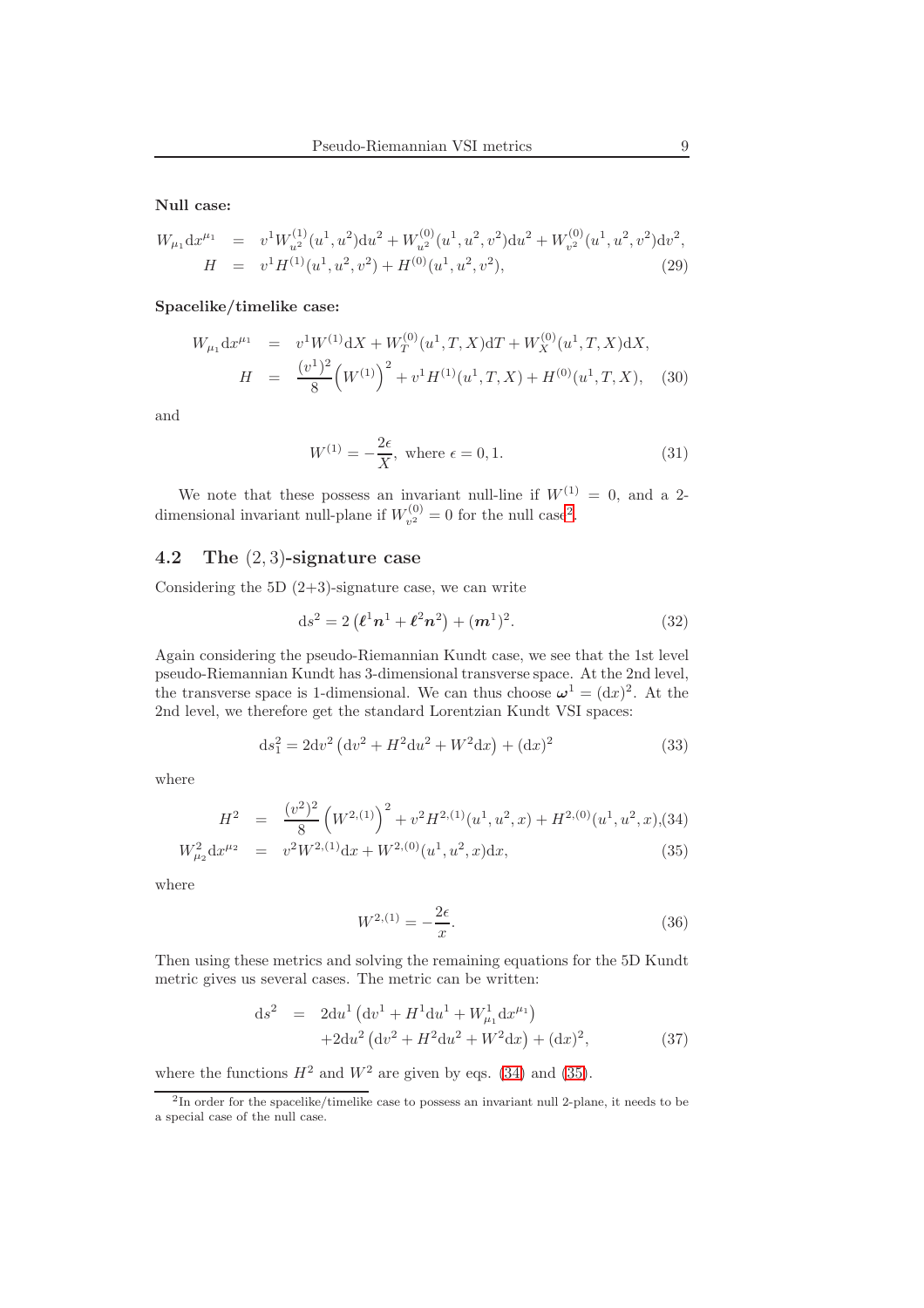Case 1,  $\epsilon = 1$ :

$$
H^{1} = (v^{1})^{2}H^{1,(2)} + (v^{1})H^{1,(1)}(u^{1}, u^{2}, v^{2}, x) + H^{1,(0)}(u^{1}, u^{2}, v^{2}, x),
$$
  
\n
$$
W_{\mu_{1}}^{1} dx^{\mu_{1}} = v^{1} \mathbf{W}^{1,(1)} + W_{\mu_{1}}^{1,(0)}(u^{1}, u^{2}, v^{2}, x) dx^{\mu_{1}},
$$
\n(38)

where, using the definition  $(u^1, v^1, u^2, v^2) = (u, v, U, V)$ ,

$$
\mathbf{W}^{1,(1)} = -\frac{2dV}{V + Cx + Dx^{2}} + \frac{2[V - Dx^{2}]dx}{[V + Cx + Dx^{2}]x} + \frac{2[DV + x(CD - C,U) + x^{2}(D^{2} - D,U)]dU}{V + Cx + Dx^{2}},
$$
\n
$$
H^{1,(2)} = -\frac{x[2(CD - C,U) + x(D^{2} - 2D,U)]}{2[V + Cx + Dx^{2}]^{2}},
$$
\n(40)

where  $C = C(u, U)$  and  $D = D(u, U)$  are arbitrary functions. We note that

$$
\mathbf{W}^{1,(1)} = \mathrm{d}\phi, \quad \phi = 2\ln x - 2\ln[V + Cx + Dx^2] + 2\int D(u, U)\mathrm{d}U.
$$

Case 2,  $\epsilon = 0$ , null:

$$
W_{\mu_1}^1 dx^{\mu_1} = v^1 W_{u^2}^{1,(1)}(u^1, u^2, x) du^2 + W_{\mu_1}^{1,(0)}(u^1, u^2, v^2, x) dx^{\mu_1},
$$
  
\n
$$
H^1 = v^1 H^{1,(1)}(u^1, u^2, v^2, x) + H^{1,(0)}(u^1, u^2, v^2, x).
$$
\n(41)

We note that these possess an invariant null-line if  $\epsilon = 0$  (null case), and  $W^{1,(1)} = 0$ . The metric possesses a 2-dimensional invariant null plane if  $\epsilon = 0$ ,  $W_{v^1}^{1,(0)} = W_{v^2}^{1,(0)} = 0$  and  $\partial_{v^2} W_x^{1,(0)} = 0$ .

### <span id="page-9-0"></span>4.3 A class of  $(k, k+m)$ -signature VSI metrics.

We can now give a class of metrics that are VSI and are the generalisations of of the null-case mentioned previously. We write them as:

$$
ds^{2} = \sum_{I=1}^{k} 2\ell^{I} n^{I} + \sum_{i,j=1}^{m} \delta_{ij} m^{i} m^{j},
$$
\n(42)

where

$$
\begin{aligned}\n\boldsymbol{\ell}^{I} &= \mathrm{d}u^{I}, \\
\boldsymbol{n}^{I} &= \mathrm{d}v^{I} + \left[v^{I}H^{I,(1)}(u^{a}, v^{a_{I}}, x^{i}) + H^{I,(0)}(u^{a}, v^{a_{I}}, x^{i})\right] \mathrm{d}u^{I}\n\end{aligned} \tag{43}
$$

+ 
$$
\left[v^I W^{I,(1)}(u^a, v^{a_{I+1}}, x^i) \mathrm{d} u^{I+1} + W^{I,(0)}_{\mu_I}(u^a, v^{a_I}, x^i) \mathrm{d} x^{\mu_I}\right]
$$
, (44)

$$
\mathbf{m}^i = \mathrm{d}x^i,\tag{45}
$$

and where the indices have the following ranges:

$$
a = 1, 2, ..., k; \quad a_I = I + 1, ..., k; \quad i = 1, ..., m,
$$
  

$$
dx^{\mu_I} = \{du^{a_I}, dv^{a_I}, dx^i\}.
$$
 (46)

In the appendix a sketch of a proof is given which shows that these spaces are indeed VSI.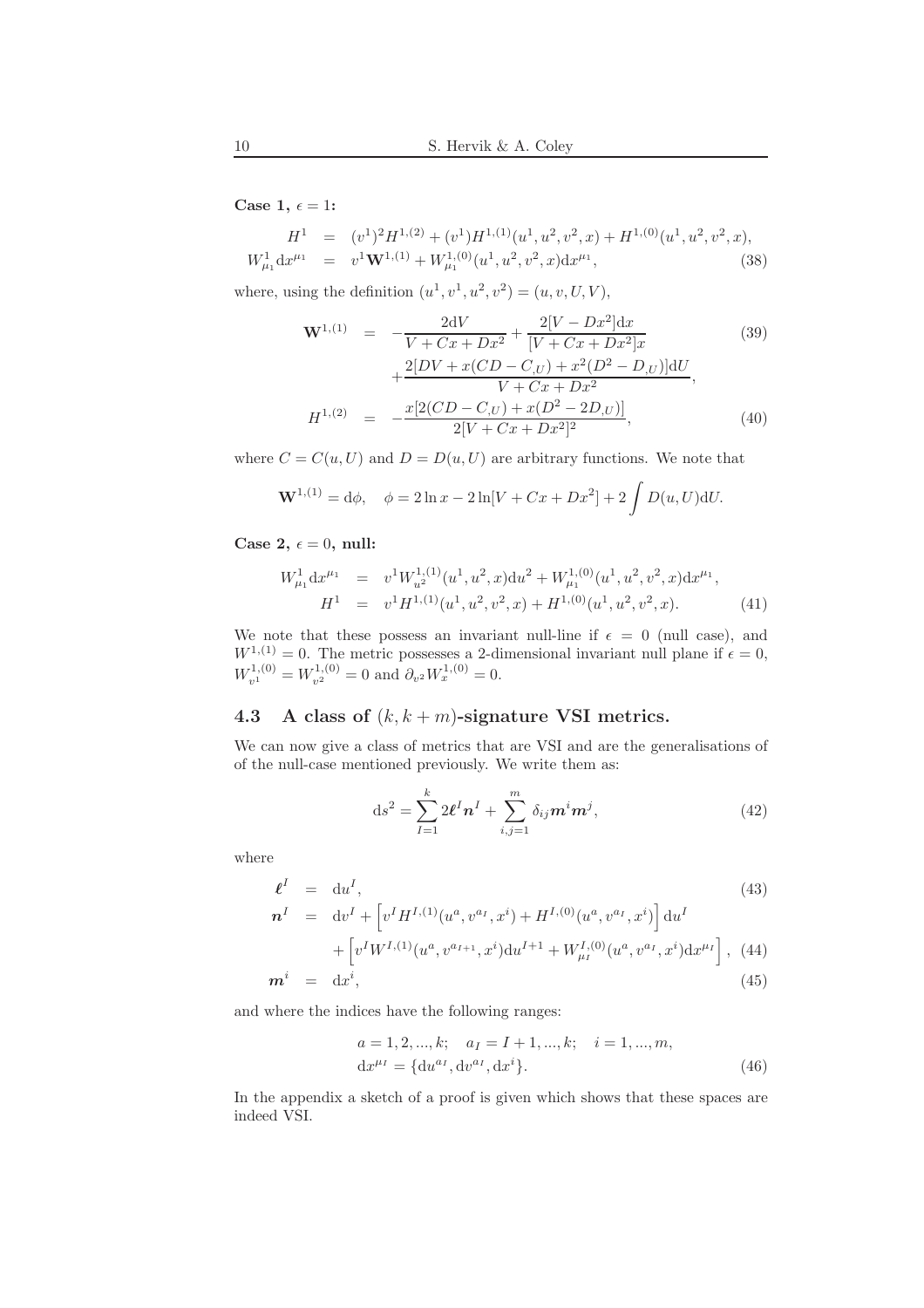# 5 A class of Ricci-flat metrics

Let us consider the special case where the only non-zero functions are  $H^{I,(0)}$ :

$$
\boldsymbol{\ell}^{I} = \mathrm{d}u^{I}, \quad \boldsymbol{n}^{I} = \mathrm{d}v^{I} + H^{I,(0)}(u^{a}, v^{a_{I}}, x^{i})\mathrm{d}u^{I}, \quad \boldsymbol{m}^{i} = \mathrm{d}x^{i}.
$$
 (47)

We note that these are all Walker metrics possessing an invariant  $k$ -dimensional null plane. The only non-zero components of the Ricci tensor are:

$$
R_{u^I u^I} = -\Box H^{I,(0)},
$$

where

$$
\Box = \sum_{J=1}^{k} 2 \left( \frac{\partial}{\partial u^{J}} - H^{J,(0)} \frac{\partial}{\partial v^{J}} \right) \frac{\partial}{\partial v^{J}} + \sum_{i} \left( \frac{\partial}{\partial x^{i}} \right)^{2}.
$$

We note that in general the Ricci operator,  $R = (R^{\mu}_{\nu})$ , is 2-step nilpotent; i.e.,  $R^2 = 0$ . In order for this metric to be Ricci-flat, we need to solve the k equations:

$$
\Box H^{I,(0)} = 0.\t\t(48)
$$

Since the functions  $H^{I,(0)}$  do not depend on  $v^J$ , for  $J=1,...,I$ , these equations simplify and we have:

$$
\Box H^{I,(0)} = \left[ \sum_{J=I+1}^{k} 2 \left( \frac{\partial}{\partial u^{J}} - H^{J,(0)} \frac{\partial}{\partial v^{J}} \right) \frac{\partial}{\partial v^{J}} + \sum_{i} \left( \frac{\partial}{\partial x^{i}} \right)^{2} \right] H^{I,(0)} = 0. \tag{49}
$$

We can therefore start solving the equation for  $I = k$ , which reduces to solving the Laplacian over the space  $\delta_{ij} dx^i dx^j$ . The function  $H^{I,(0)}$  can then be used in the equation for  $H^{I-\hat{1},(0)}$ , which again can (at least in principle) be solved. Then this can again be inserted into the equation for  $H^{I-2, (0)}$ , etc. One can therefore systematically solve these equations since the equation for  $H^{I,(0)}$  only involves the functions  $H^{I+1,(0)}$ ,  $H^{I+2,(0)}$ , etc.

### 5.1 Neutral 4D space

Consider first the Neutral 4D case. Here we have,  $H^2 = 0$ ; consequently, there is only one differential equation that needs to be solved:

$$
\Box H^{1,(0)}(u^1, u^2, v^2) = \frac{\partial^2}{\partial u^2 \partial v^2} H^{1,(0)}(u^1, u^2, v^2) = 0.
$$
 (50)

This can be solved in the standard way:

$$
H^{1,(0)}(u^1, u^2, v^2) = f(u^1, u^2) + g(u^1, v^2),
$$
\n(51)

for arbitrary functions  $f$  and  $g$ . Consequently, we get the standard Ricci-flat neutral metrics:

$$
ds^{2} = 2du^{1} \left[ dv^{1} + (f(u^{1}, u^{2}) + g(u^{1}, v^{2}))du^{1} \right] + 2du^{2}dv^{2}.
$$
 (52)

This is also, by construction, a VSI space.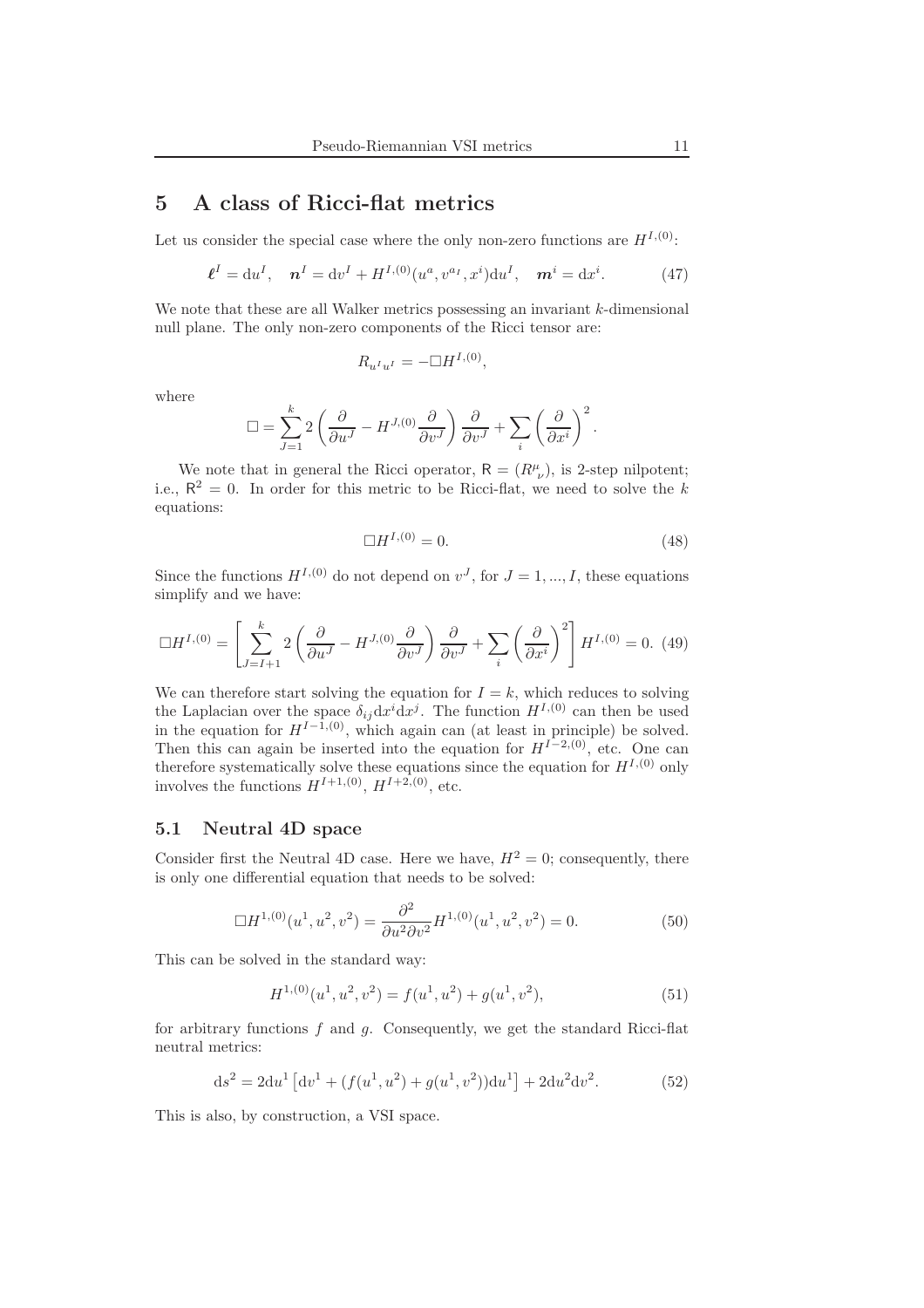#### 5.2 The (2, 3)-signature case.

Here, requiring Ricci flatness, we get the two equations:

$$
\Box H^{1,(0)}(u^1, u^2, v^2, x) = \left(\frac{\partial^2}{\partial u^2 \partial v^2} + \frac{\partial^2}{\partial x^2}\right) H^{1,(0)}(u^1, u^2, v^2, x) = 0,
$$
  

$$
\Box H^{2,(0)}(u^1, u^2, x) = \frac{\partial^2}{\partial x^2} H^{2,(0)}(u^1, u^2, x) = 0,
$$
 (53)

These two equations, which are the Laplacians in flat 1- and 3-dimensional space, respectively, can easily be solved.

## 6 Discussion

In this paper we have considered the class of VSI spaces in arbitrary signature spaces. By using a boost weight classification of tensors we were able to give a set of necessary criteria for a space to be VSI. Then we constructed a set of spaces that had this property and, consequently, are VSI spaces. These spaces were all of the form of a pseudo-Riemannian Kundt spacetime which is a generalisation of the Lorentzian Kundt metrics. We also discussed the related Walker metrics.

However, there are still a few open questions:

- 1. Do all VSI metrics possess the  $N^G$ -property? A stronger question is:
- 2. Do all VSI metrics possess the N-property?
- 3. Are all VSI metrics of pseudo-Riemannian Kundt form?

In the Lorentzian case, the answer to these questions are 'yes' (questions 1 and 2 are equivalent in Lorentzian case), but for other signatures there is the possibility for other types of VSI metrics.

This paper therefore sets the stage for further investigations on VSI metrics of spaces of arbitrary signature.

# Acknowledgements

The main part of this work was done during a visit to Dalhousie University April-June 2010 by SH. The work was supported by NSERC of Canada (AC) and by a Leiv Eirikson mobility grant from the Research Council of Norway, project no: 200910/V11 (SH).

## A Sketch of the VSI proof

Here we will give a sketch of a proof that the metrics in section [4.3](#page-9-0) are indeed VSI. Therefore, consider the metric given by eqn. (42). The frame is given by:

$$
\ell^{I} = du^{I},
$$
\n
$$
n^{I} = dv^{I} + \left[ v^{I} H^{I,(1)}(u^{a}, v^{a_{I}}, x^{i}) + H^{I,(0)}(u^{a}, v^{a_{I}}, x^{i}) \right] du^{I}
$$
\n
$$
+ \left[ v^{I} W^{I,(1)}(u^{a}, v^{a_{I+1}}, x^{i}) du^{I+1} + W^{I,(0)}_{\mu_{I}}(u^{a}, v^{a_{I}}, x^{i}) dx^{\mu_{I}} \right],
$$
\n(55)

$$
\mathbf{m}^i = \mathrm{d}x^i. \tag{56}
$$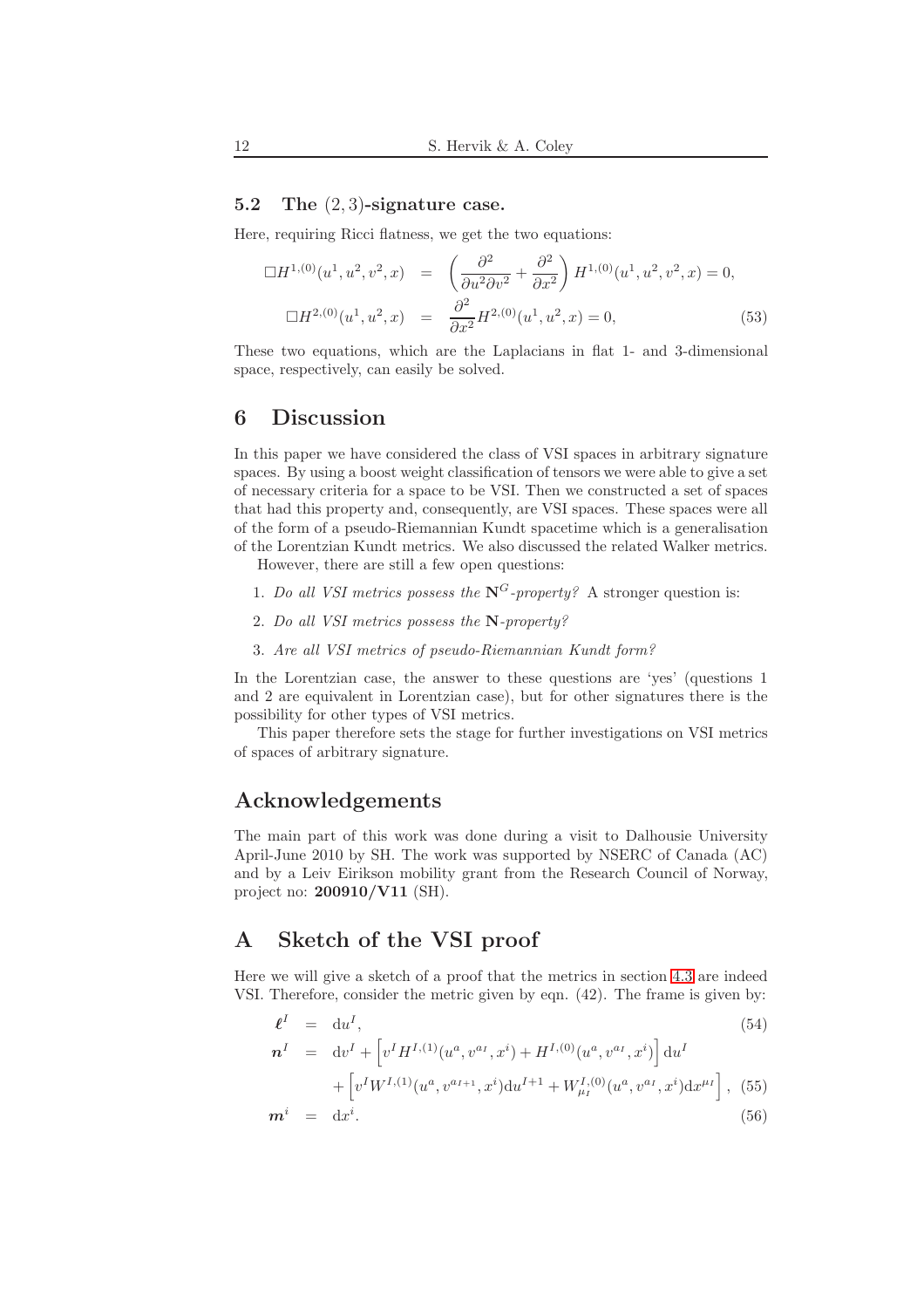We will investigate the Ricci rotation coefficients,  $\Gamma^{\mu}_{\alpha\beta}$ . By the Cartan structural equations, these can be deduced by the coefficients of the exterior derivative of the null-frame:

$$
\mathrm{d}\boldsymbol{\omega}^{\mu}=-\Gamma^{\mu}_{\;\alpha\beta}\boldsymbol{\omega}^{\alpha}\wedge\boldsymbol{\omega}^{\beta}.
$$

Let us use the above null-frame and check the boost weight of the connection coefficient  $\Gamma^{\mu}_{\alpha\beta}$ . Recall that an index  $\ell^{I}$  downstairs (or  $n^{I}$  upstairs) has an associated  $-1$  boost weight, while an index  $n<sup>I</sup>$  downstairs (or  $\ell<sup>I</sup>$  upstairs) has an associated +1 boost weight. We will, in short, refer to the boost weight as a triple  $(*,*,*)$  which corresponds to the indices  $(a < I, a = I, a > I)$ .

We note that  $d\ell^I = 0$  and  $d\omega^i = 0$ . All the linearly independent connection coefficients are therefore obtained from  $\mathrm{d}n^{I}$ :

$$
d\mathbf{n}^{I} = \underbrace{\underline{H}^{I,(1)}(u^{a}, v^{a_{I}}, x^{i})dv^{I} \wedge \underline{\ell}^{I}}_{(0,-1,0)+(0,-2,*)}
$$
\n
$$
+ \underbrace{\left[v^{I} dH^{I,(1)}(u^{a}, v^{a_{I}}, x^{i}) + dH^{I,(0)}(u^{a}, v^{a_{I}}, x^{i})\right] \wedge \underline{\ell}^{I}}_{(-1,-2,0)+(0,-2,*)}
$$
\n
$$
+ \underbrace{W^{I,(1)}(u^{a}, v^{a_{I+1}}, x^{i})dv^{I} \wedge \underline{\ell}^{I+1}}_{(0,0,-1)+(0,-1,-1)+(0,-2,-1)} + \underbrace{v^{I} d\left[W^{I,(1)}(u^{a}, v^{a_{I+1}}, x^{i})\right] \wedge \underline{\ell}^{I+1}}_{(0,-1,-1)} + \underbrace{d\left[W^{I,(0)}_{\mu_{I}}(u^{a}, v^{a_{I}}, x^{i})dx^{\mu_{I}}\right]}_{(0,-1,+)}
$$

We see that all the coefficients fulfill the N-property; consequently, the connection coefficients  $\Gamma^{\mu}_{\ \alpha\beta}$  satisfy the N-property.

We can see from the previous equations that the Riemann tensor,  $R$ , also fulfills the N-property. The covariant derivative of a tensor  $T$  can, symbolically, be written as:

$$
\nabla T = \partial T - \sum \Gamma \star T.
$$

The second term of the right-hand side is algebraic, so if  $T$  and  $\Gamma$  both fulfill the N-property, so will the term  $\sum \Gamma \star T$ . Therefore, we only have to check the partial derivatives,  $\partial T$ .

For the Riemann tensor, we can now use the Bianchi identity and the generalised Ricci identity to show that all covariant derivatives of the Riemann tensor also fulfill the N-property. Alternatively, since the dangerous terms that can potentially make the derivatives violate the N-property are the partial derivatives with respect to  $v<sup>I</sup>$ , we can carefully keep track of the  $v<sup>I</sup>$ -dependence of each of the components. We then notice that boost weight terms  $(0, -1, *)$  will either be independent of  $v^I$ , or linear in  $v^I$ . However, the terms that are linear in  $v<sup>I</sup>$  are of boost weight  $(0, -1, -1)$  and independent of  $v<sup>I+1</sup>$ . Therefore,  $\partial T$ will still obey the N-property.

## <span id="page-12-0"></span>References

[1] V. Pravda, A. Pravdova, A. Coley and R. Milson, 2002 Class. Quant. Grav. 19, 6213 [\[gr-qc/0209024\]](http://arxiv.org/abs/gr-qc/0209024); A. Coley, R. Milson, V. Pravda, A. Pravdova, 2004, Class. Quant. Grav. 21, 5519; A. Coley, A. Fuster, S. Hervik and N. Pelavas, 2006, Class. Quant. Grav. 23, 7431.